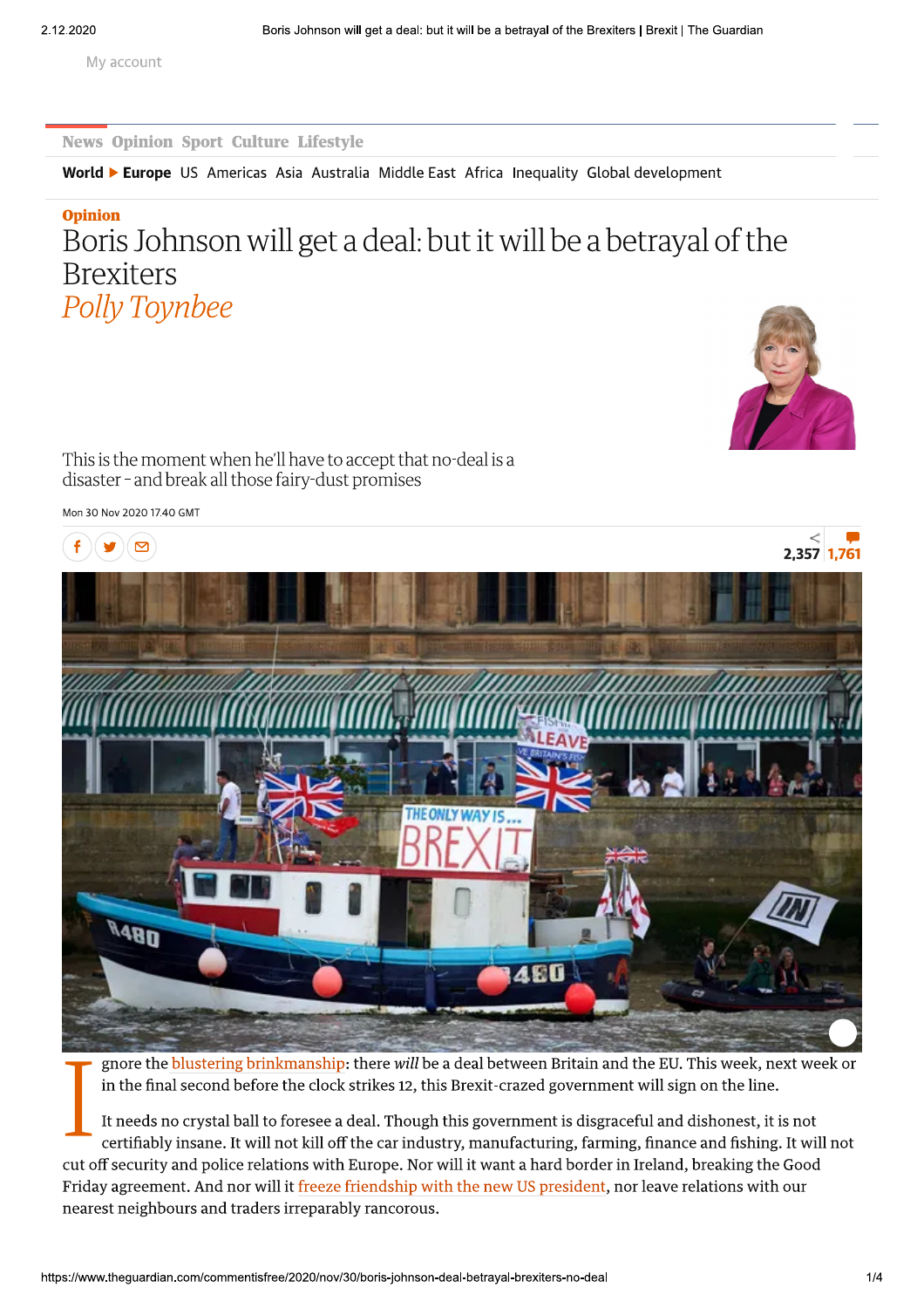## 2.12.2020

## Boris Johnson will get a deal: but it will be a betrayal of the Brexiters | Brexit | The Guardian

The Faragists, and the hardcore MPs in the European Research Group, want that door-slam, still seeking the forever unattainable sovereignty phantasm. But for Boris Johnson's Brexit cabinet, this is the moment of truth. Finally ministers have to face up to the futility of what they have done: they will struggle to deny their Brexit idea was a lie, never available. For the Brexiteers, Johnson's deal will fail miserably. That's because any deal would always trade some of that sovereignty fairy dust for something more tangible - such as no massive tariff on British beef.

However hard he bluffs and fibs to disguise the inconvenient truth, Johnson will sign a deal that agrees to align with EU standards on working rights, animal welfare, the environment and much else. For any future divergences there will be an adjudications body, which may or may not be the European court of justice.

Fish will be reapportioned, with complexity and transitions that try to shield the hard fact: we took back control of our waters in theory, but gave it up in the same breath because there is no fishing industry without that vital EU market to buy more than 70% of our catch. Our 12,000 fisher folk were shamefully exploited as Brexit visual aids; everyone knew they were destined to be sold down the Channel. This is the last bitter cod-liver oil pill that UK negotiators are struggling to swallow, but they will.

Lawbreaking clauses in the internal markets bill repudiating last year's EU withdrawal agreement will be abandoned. The Northern Ireland protocol will stand - so there will be a border down the Irish Sea, with customs posts. That's despite Johnson pledging, "There's no question of there being checks on goods going from Northern Ireland to Great Britain or Great Britain to Northern Ireland."

Those who shout betrayal will be dead right. Everyone who voted Brexit, or for Johnson, believing his magical cake-and-eat-it deal was oven-ready will be betrayed. His party's manifesto read: "Boris Johnson's new deal takes the whole country out of the EU as one United Kingdom." No, Northern Ireland is left out. And watch another crack in the union open under an SNP victory in next May's Holyrood elections. Betrayed are any who believed last year's Tory manifesto unicorn: "Get Brexit done - and we will see a pent-up tidal wave of investment into our country."

I The more the Tories' cronyism is indulged, the more their sense of entitlement grows **Nesrine Malik** 

A deal was always inevitable because the rules laid out by Margaret Thatcher's single market are crystal clear: the more you want to trade with the market, the more you must conform to it. Johnson will attempt whoops of Waterloo triumph as he tries to smear lipstick on his pig of a deal. The EU will politely suck lemons, though Emmanuel Macron may spit back.

 $\rightarrow$  Read more

Here's the verdict from the Office for Budget Responsibility (OBR) on the deal, hidden in annexes and unearthed by Jill Rutter for UK in a Changing Europe. The deal will cause a 4%

drop in GDP. Even the pandemic won't hide the Brexit hit to manufacturing and finance, as mountainous red tape includes 270m customs declarations (as opposed to 55m now) and 50,000 new customs agents. New customs IT will only go live on 23 December; road hauliers have no handbooks; lorry parks are unfinished. No wonder the chancellor, Rishi Sunak, was silent on Brexit in his spending review last week.

All ministers have been forced to look over the no-deal abyss. That's why they know they face the worst of all worlds: they will eat their words and betray fellow Brexiters, yet still carpet-bomb the country's economy.

Labour must hose down victory cheers for this deal with an icy shower of contempt. Naturally, Labour savs it will examine the deal first. But then Keir Starmer must forensically shred its several-hundred pages. Those arguing that voting for it might bring back "red wall" seats are fighting the last war: voting for it is to own it, and its effects